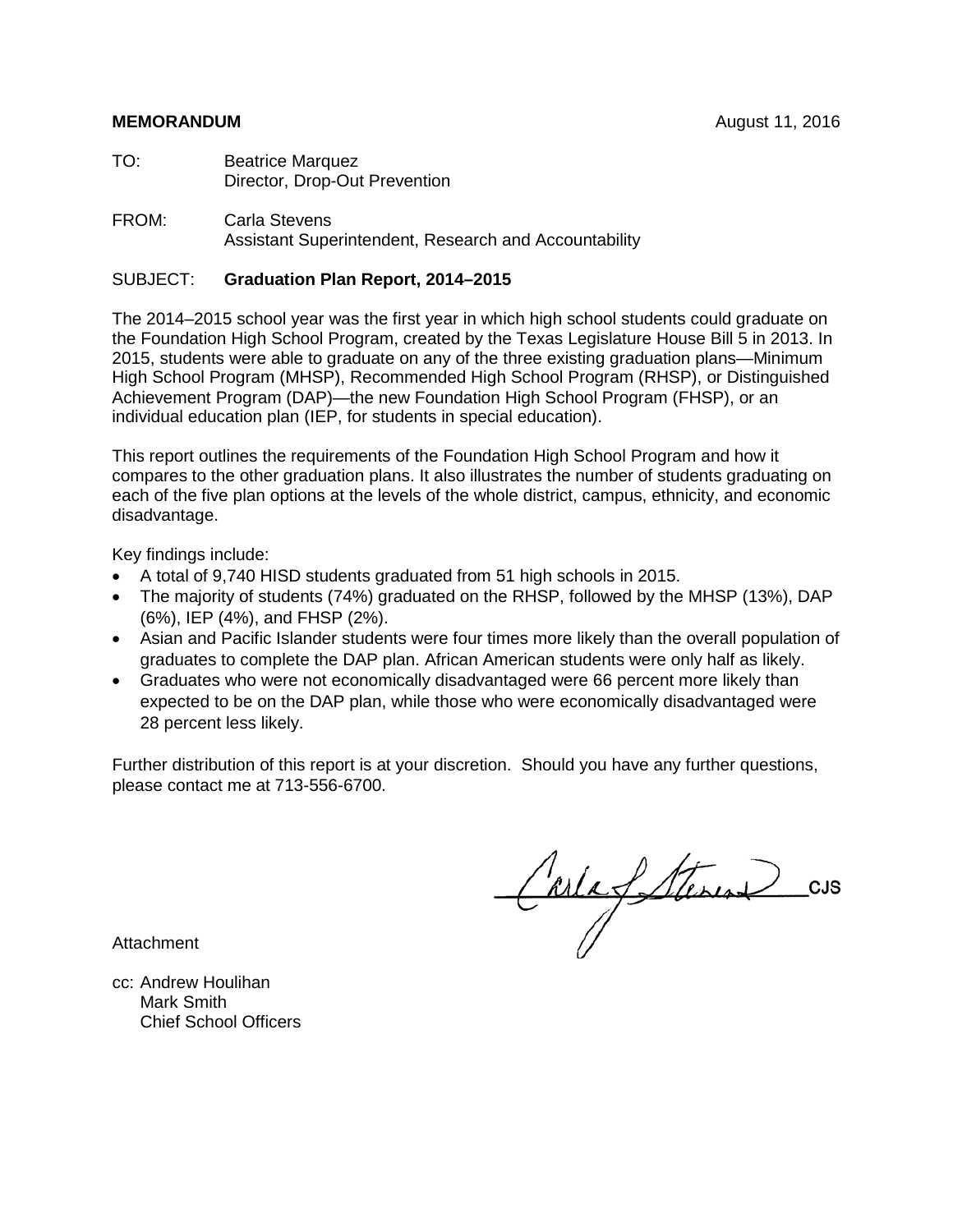## **Houston Independent School District**

# **RESEARCH** Educational Program Report

## **graduation plan report 2014-2015**

HISD Research and Accountability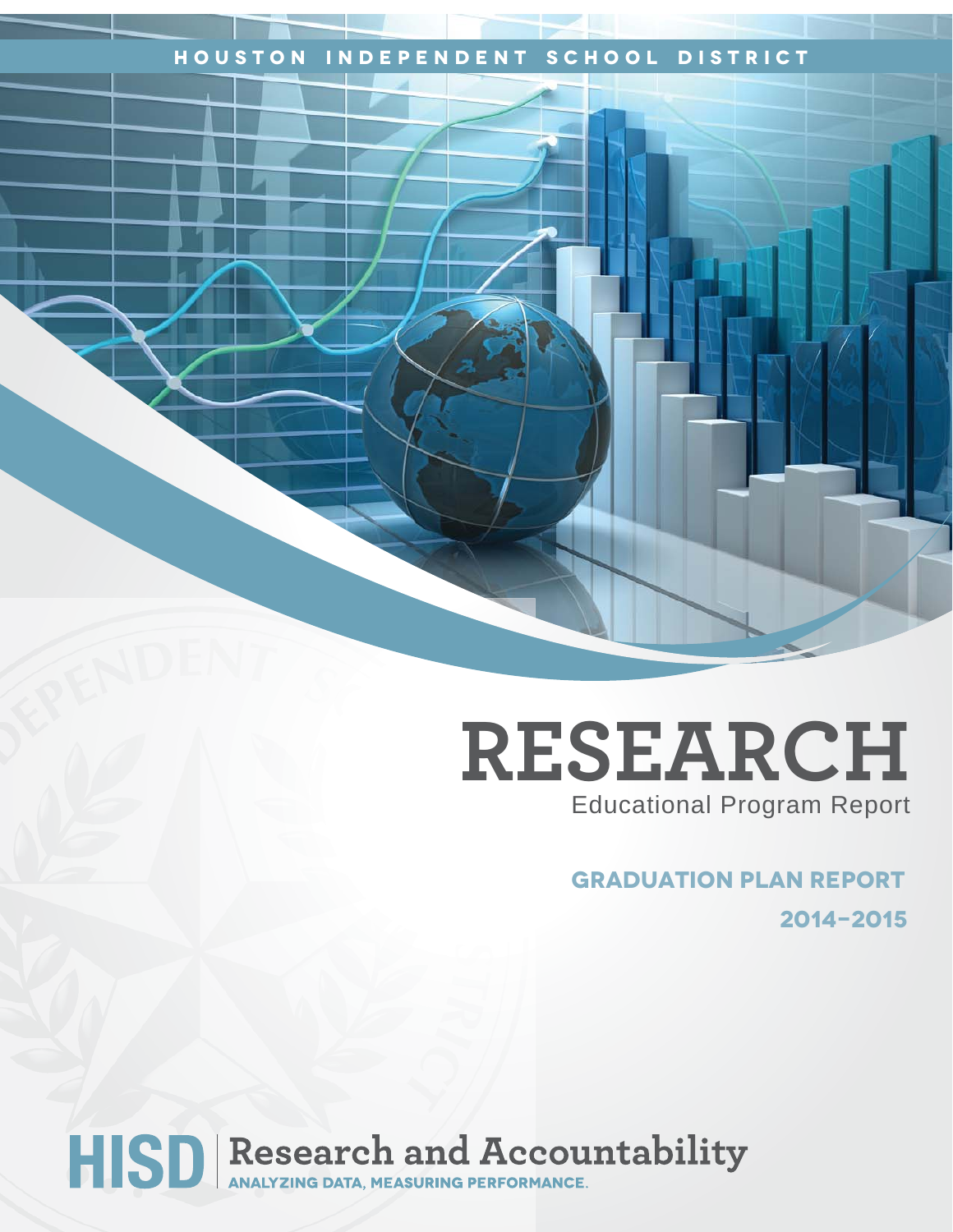

## **2016 Board of Education**

**Manuel Rodriguez, Jr.**  President

**Wanda Adams**  First Vice President

**Diana Dávila** Second Vice President

**Jolanda Jones Secretary** 

**Rhonda Skillern-Jones**  Assistant Secretary

**Anna Eastman Michael L. Lunceford Greg Meyers Harvin C. Moore**

**Terry B. Grier, Ed.D.** Superintendent of Schools

**Carla Stevens** Assistant Superintendent Department of Research and Accountability

**Kevin Mulqueeny, Ph.D.**  Research Specialist

**Lissa Heckelman, Ph.D.** Research Manager

**Houston Independent School District** Hattie Mae White Educational Support Center 4400 West 18th StreetHouston, Texas 77092-8501

#### **www.HoustonISD.org**

It is the policy of the Houston Independent School District not to discriminate on the basis of age, color, handicap or disability, ancestry, national origin, marital status, race, religion, sex, veteran status, political affiliation, sexual orientation, gender identity and/or gender expression in its educational or employment programs and activities.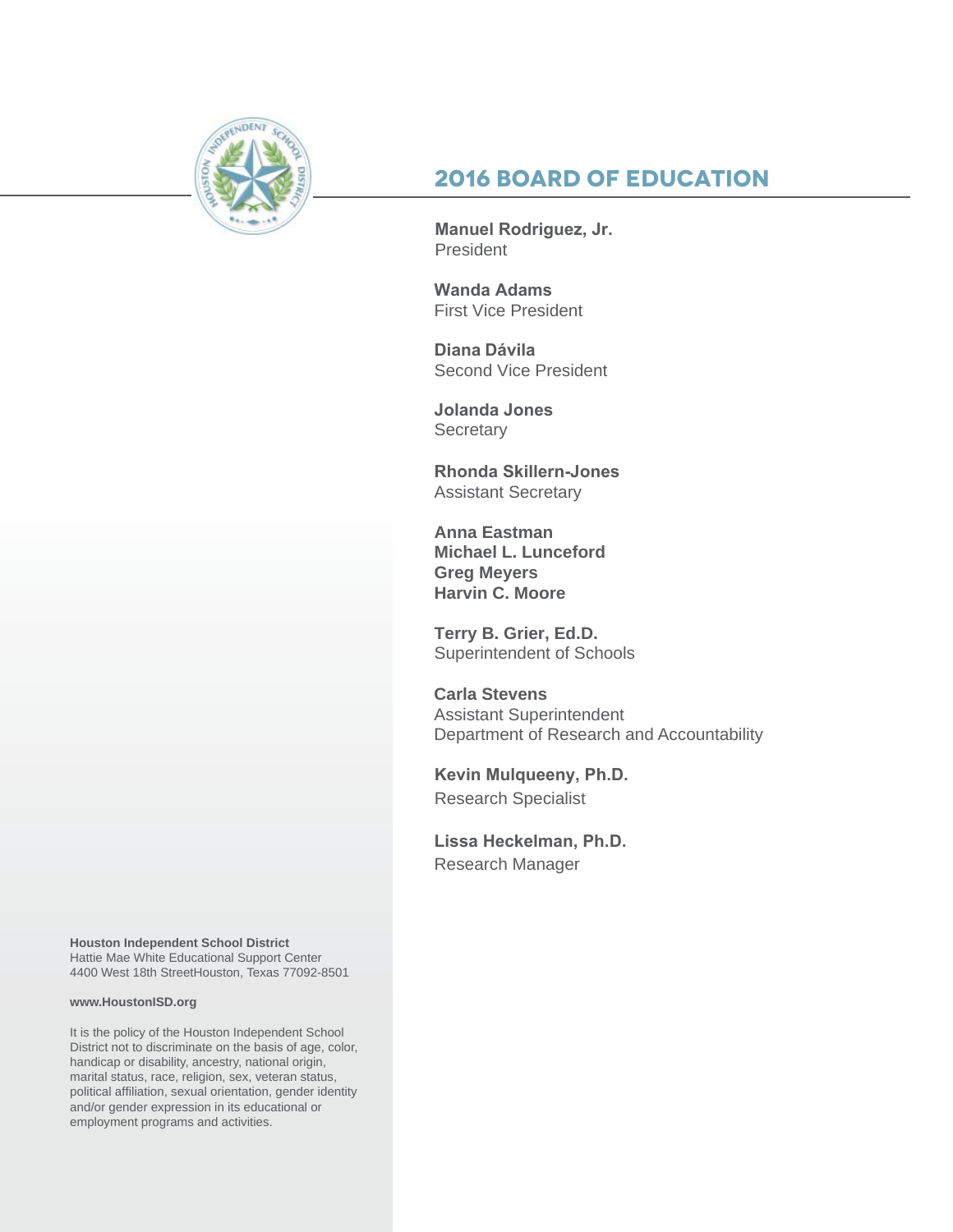## **Graduation Plan Report, 2014–2015**

## **Introduction**

In 2013, the Texas Legislature passed House Bill 5, establishing the Foundation High School Program (FHSP) as the default graduation plan for students entering high school in the 2014–2015 school year. This program replaced the three existing graduation plans: Minimum High School Program (MHSP), Recommended High School Program (RHSP), and Distinguished Achievement Program (DAP). For the 2014–2015 school year, students who were already enrolled in high school were allowed to continue with their existing graduation plans or switch to the requirements of the FHSP. The differences among the requirements of the four programs are outlined in **Table 1** (p. 6).

#### **Endorsements and Enhancements**

The minimum requirements for the Foundation High School Program are roughly comparable to the Minimum High School Program, with 22 total credits required for graduation. However the FHSP allows for students to earn endorsements and enhancements by adding a minimum of four credits, for a total of 26 credits, the same number required for the RHSP and DAP.

Endorsements consist of a series of courses within one of five areas of interest or skill sets:

- Science, Technology, Engineering, and Mathematics (STEM) Including Career and Technical Education and Computer Science
- Business and Industry Including Agriculture, Architecture and Construction, Finance, and Technology, among others
- Public Services Including Health Science, Education, Law, Public Safety, and Government
- Arts and Humanities Including Languages Other Than English, Fine Arts, Social Studies, and American Sign Language
- Multi-Disciplinary Studies

To earn an endorsement, a student must complete the required curriculum for his or her chosen endorsement, a total of four credits in mathematics, a total of four credits in science, and two additional elective credits. A student may graduate without earning an endorsement only with parent or guardian permission after the sophomore year.

Enhancements refer to the Distinguished Level of Achievement and Performance Acknowledgements a student can earn in addition to Foundation and endorsement requirements. To earn the Distinguished Level of Achievement, a student must complete the FHSP requirements as well as four credits in mathematics (including Algebra II) and science, and complete at least one endorsement. Performance acknowledgements are earned for outstanding performance in dual credit courses; for bilingualism and biliteracy; on an AP or IB exam; on the PSAT, ACT-Plan, SAT, or ACT; or for earning a nationally or internationally recognized business or industry certification or license.

For more information on the Foundation High School Program, please consult the Texas Education Agency overview of House Bill 5 and High School Graduation Requirements (February 2014).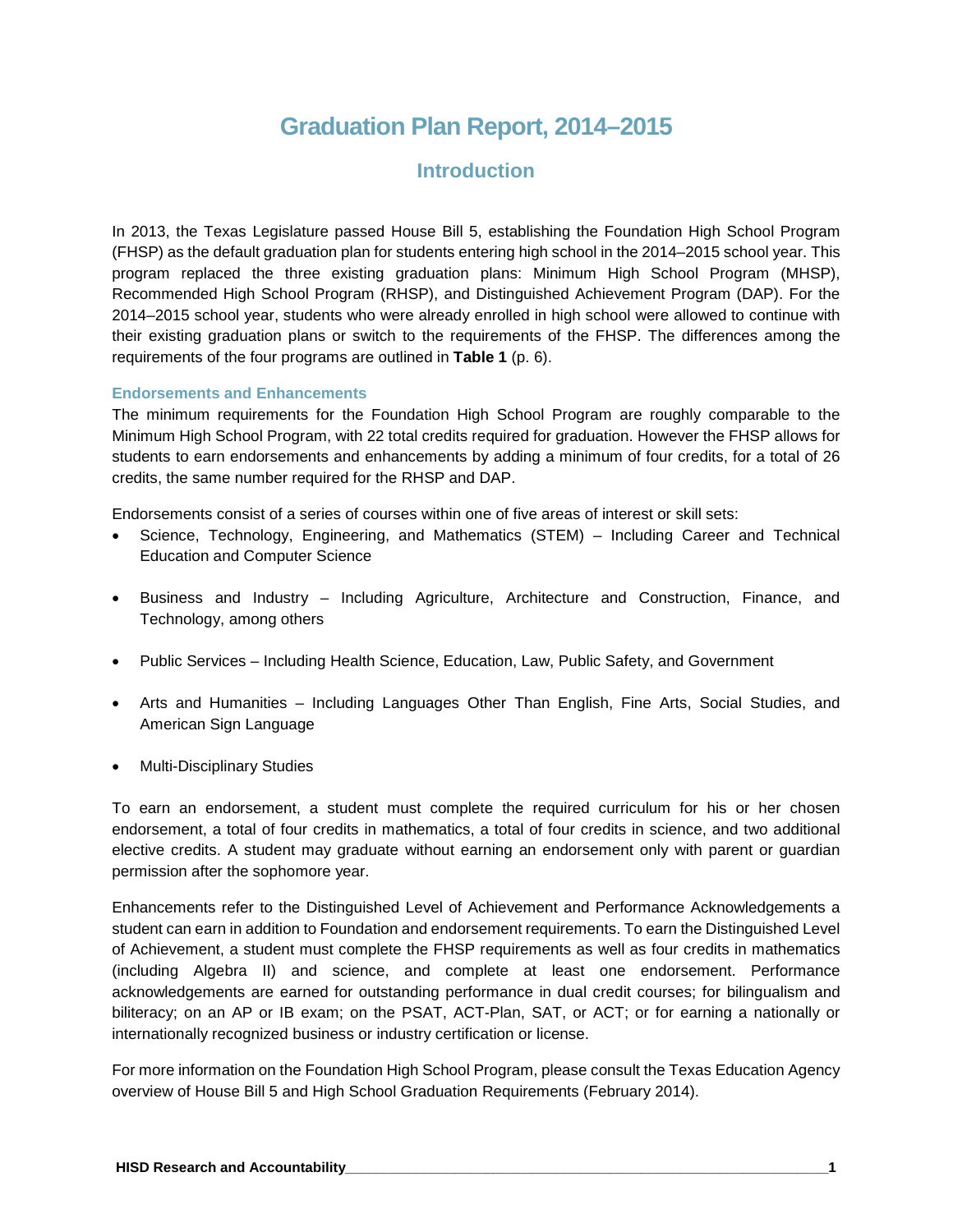## **Method**

Data on HISD students who graduated in 2015 were pulled from the Houston ISD Graduates Access database for 2015 and included the following fields: Graduation Type Code, Graduate Type Description, Aggregated Ethnicity, Economic Disadvantage Code, and School ID. To simplify comparisons, multiple graduation type codes were grouped together by broad graduation plan. Codes 04, 05, 06, and 07 were combined as IEP; codes 18, 24, 27, and 30 were combined as MHSP; codes 19, 25, 28, and 31 were combined as RHSP; code 29 was used for DAP; and code 34 was used for FHSP. Aggregated Ethnicity codes A (Asian) and P (Pacific Islander) were combined into one ethnicity category: Asian/Pacific Islander, in keeping with common HISD reporting practices. Economic disadvantage codes 01, 02, and 99 were combined to form the "Disadvantaged" category, while code 00 comprised the "not disadvantaged" category.

School latitude and longitude information was pulled from the Cognos Chancery Ad Hoc database on June 8, 2016.

Calculations on the expected likelihood of ethnic groups and economic disadvantage groups compared the proportion of students within those groups who graduated on each graduation plan to the overall population distribution of the various graduation plans (i.e., all things being equal, we should expect the percentage of African American students who graduated on the RHSP to be roughly equal to the percentage of all HISD graduates on the RHSP). Likelihood was calculated as a ratio of the actual number of graduates to the expected number.

## **Results**

- In total, 9,740 HISD students graduated from 51 high schools in the spring of 2015. The campus with the largest graduating class was Lamar High School, with 816 graduates, followed by Bellaire High School (726 graduates), and Chavez High School (671 graduates). The smallest graduating class was from E-STEM Central High School, where six students graduated. A detailed breakdown of graduates by campus and graduation plan is shown in **Table 2** (pp. 7–8).
- The distribution of graduates by plan is illustrated in **Figure 1** (p. 3) Of all the graduating students, the majority graduated on the RHSP plan (7,217 graduates, or 74%). The next most common plan was the MHSP (1,294 graduates, or 13%), followed by DAP (624 graduates, or 6%), Individual Education Plans (for special education students, 393 graduates, or 4%), and the fewest graduated on the new FHSP plan (212 graduates, or 2%). The proportion of graduates at each school who graduated on each plan, plotted on a map of the City of Houston, is shown in **Figure 2** (p. 5) an interactive map is available at [http://www.houstonisd.org/Page/151296.](http://www.houstonisd.org/Page/151296)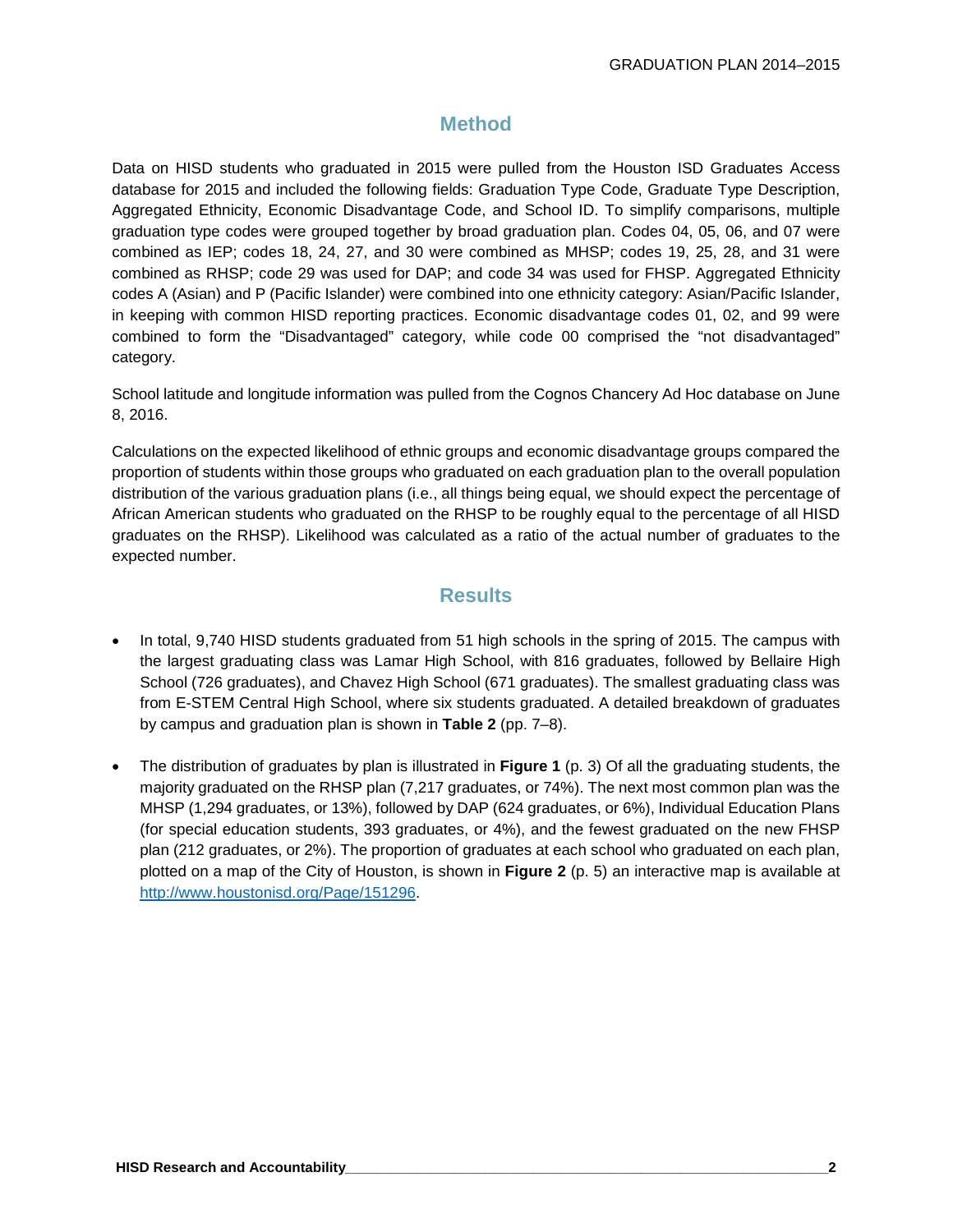

**Figure 1. Percentage of HISD Graduates by Graduation Plan, 2014–2015**

Source: Houston ISD Graduates Data File 2014–2015 Note: Percentages may not total 100 due to rounding.

- Four schools had more than 50 percent of their graduates on the MHSP: Advanced Virtual Academy (79%), Middle College High School – Gulfton (69%), Middle College High School – Fraga (62%), and Reach High School (53%). Fourteen (14) schools had zero graduates on the MHSP plan.
- Four schools had more than 50 percent of their graduates on the DAP: Challenge Early College High School (73%), Carnegie Vanguard High School (72%), Houston Academy for International Studies (65%), and South Early College High School (53%). Twenty-six (26) schools had zero graduates on the DAP plan.
- One school, Leland College Preparatory Academy for Young Men, had 100 percent of their graduates on the FHSP plan. No other campus had more than 50 percent of their graduates on the FHSP plan, but Jones High School had 48 percent. Thirty-two (32) schools had zero graduates on the FHSP plan. This plan is voluntary for all graduates prior to 2018.
- An examination of graduation plan choice by student ethnicity found a relationship between ethnicity and graduation plan, particularly the DAP plan (See **Table 3,** p. 8). Asian and Pacific Islander students were four times more likely than the general population of graduates to graduate on the DAP plan, White students were twice as likely, and students of two or more races were three times as likely, while African American students were only half as likely.
- An examination of graduation plan choice by economic disadvantage (See **Table 4,** p. 8) found that economically disadvantaged students were less likely to be on the DAP plan. Students who were not economically disadvantaged were 66 percent more likely than expected to graduate on the DAP plan, while disadvantaged students were 28 percent less likely to be on the DAP plan.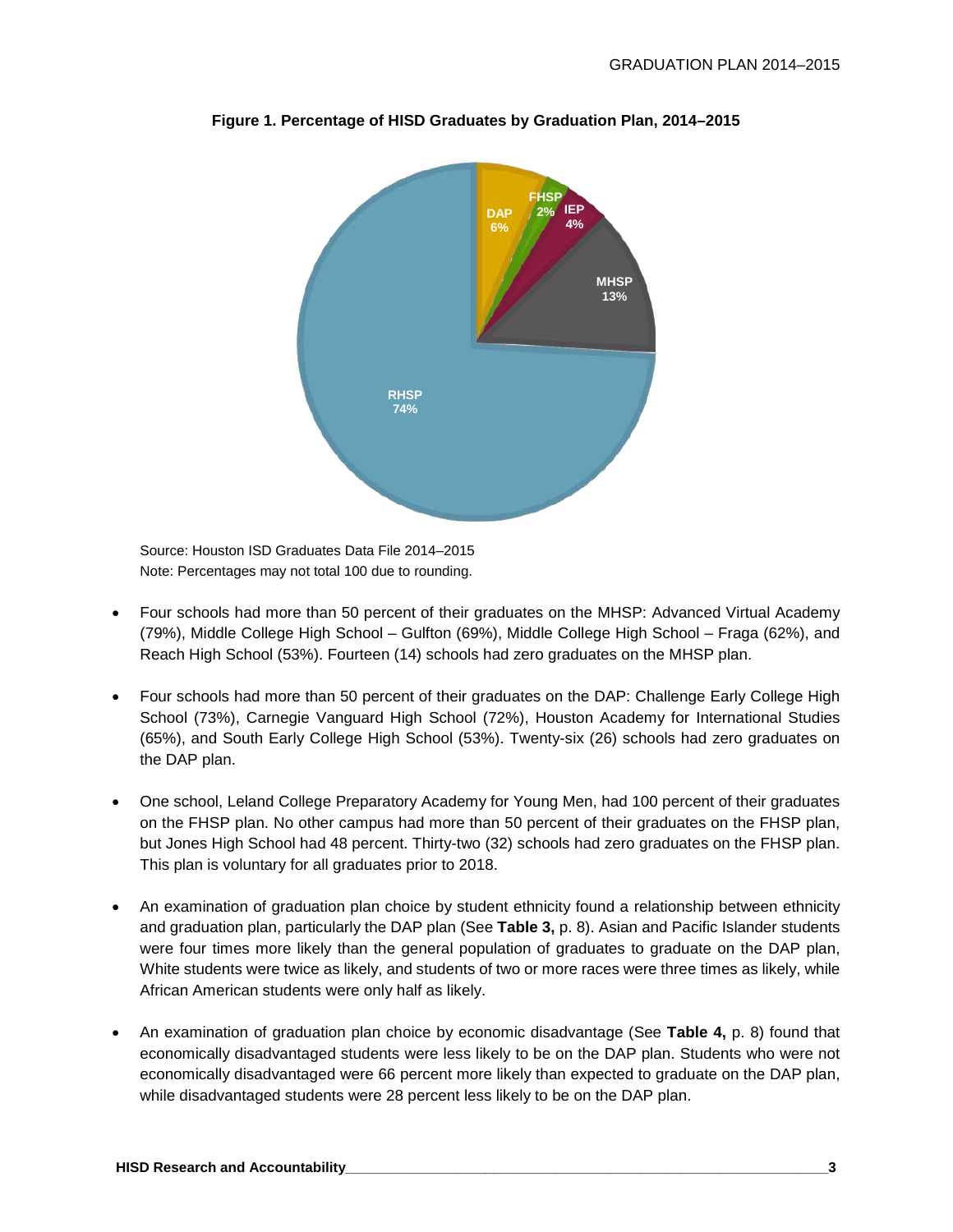• A total of 28 graduates completed an endorsement on the FHSP program, only 13 percent of all the FHSP graduates. The 18 graduates at Leland College Preparatory Academy for Young Men completed STEM endorsements. One graduate at Eastwood Academy completed the business and industry endorsement. Three graduates at Sterling High School, three at Chavez High School, two at Eastwood Academy, and one at Westside High School completed the multi-disciplinary studies endorsement.

## **Discussion**

The 2014–2015 school year was the first year that the Foundation High School Program was available for students as a graduation plan. It is not surprising that only two percent of graduates fulfilled this new plan, as the majority of graduating students spent their high school careers working toward the requirements of the existing plans, and there is little incentive to switch plans. Additionally, in this first year of implementation, very few schools were prepared to offer the complete requirements for students to earn endorsements. This year's graduates can serve as a baseline measure, however, as the district moves toward all students graduating on the FHSP plan and completing endorsements by the time those students who entered high school in 2014–2015 ultimately graduate. We would expect to see significant increases in the numbers of graduates completing the FHSP over the next three years.

In the meantime, the variety of existing graduation plans provide a proxy for the goals we expect our students to meet during their high school careers. Do we expect them to do the bare minimum required to graduate, or do we expect distinguished achievement? It also serves as a proxy for the opportunities our schools provide for students. Do our facilities, faculty, and materials allow our schools to offer the advanced courses required of the more rigorous graduation plans? The key point to take away from these data are to look at those schools and communities that have high expectations for their students, and ask what they are doing to ensure that those students meet those expectations. Certainly magnet schools with high achieving students will have many students completing the DAP plan, but there should be lessons we can learn so that half of HISD high schools no longer have zero students working toward distinguished achievement. Raising the expectations and support for student success will help promote students reaching the HISD goal of global graduates who are prepared for life after high school.

## **References**

- Texas Education Agency. (February 2014). *House Bill 5 and High School Graduation Requirements.* Retrieved May 9, 2016 from [http://tea.texas.gov/WorkArea/linkit.aspx?LinkIdentifier=id&ItemID=25769809336&libID=2576980](http://tea.texas.gov/WorkArea/linkit.aspx?LinkIdentifier=id&ItemID=25769809336&libID=25769809338) [9338](http://tea.texas.gov/WorkArea/linkit.aspx?LinkIdentifier=id&ItemID=25769809336&libID=25769809338)
- Texas Education Agency. (March 2014). *Side-by-Side comparison: Graduation program options to be implemented beginning in 2014–2015*. Retrieved May 9, 2016 from [http://tea.texas.gov/WorkArea/linkit.aspx?LinkIdentifier=id&ItemID=25769809836&libID=2576980](http://tea.texas.gov/WorkArea/linkit.aspx?LinkIdentifier=id&ItemID=25769809836&libID=25769809849) [9849](http://tea.texas.gov/WorkArea/linkit.aspx?LinkIdentifier=id&ItemID=25769809836&libID=25769809849)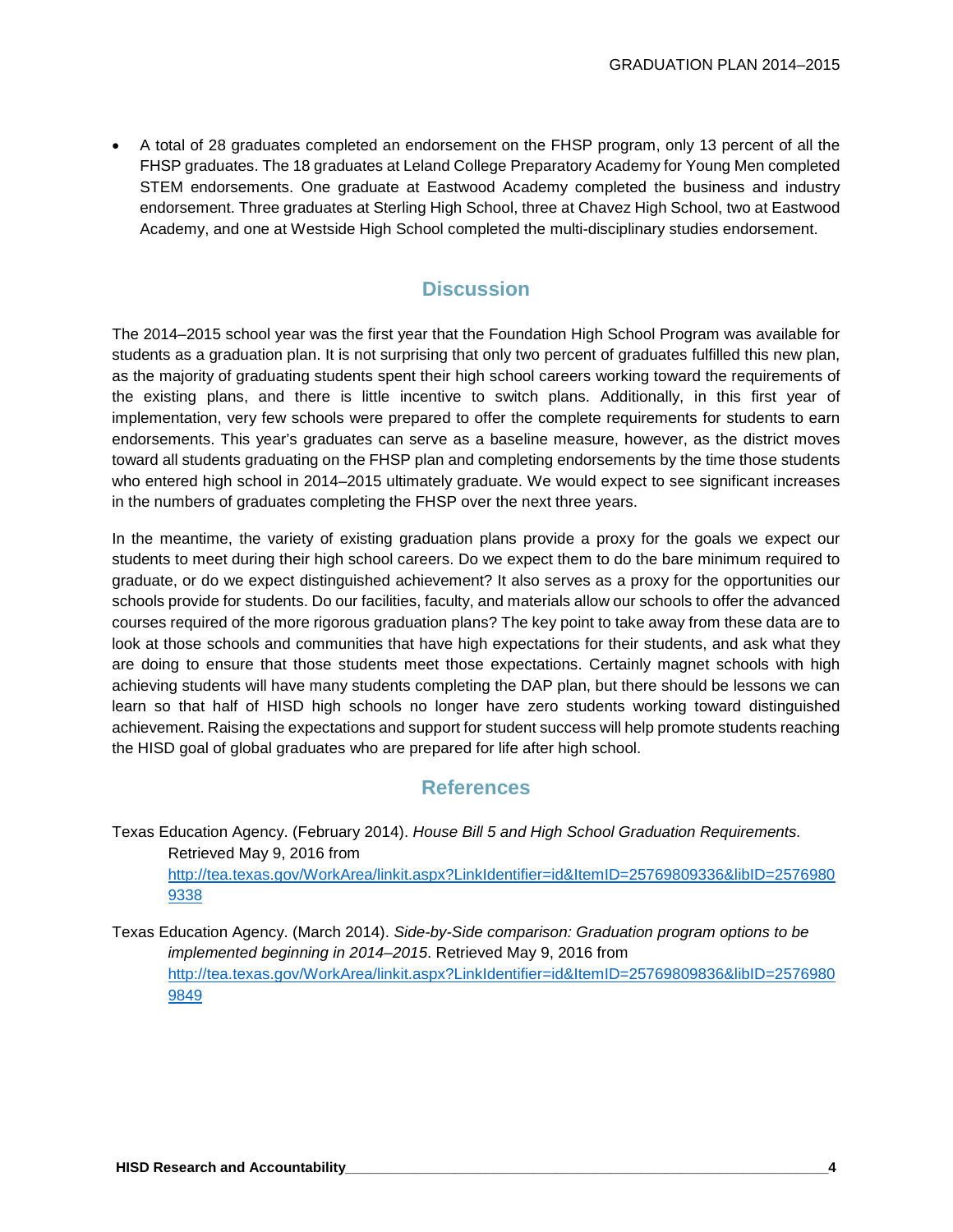

**Figure 2. HISD Graduates by Graduation Plan and Campus, 2014–2015**

Source: Houston ISD Graduates Data File 2014–2015

Notes: Size of pie chart relative to total number of graduates at the campus. Overlapping pie charts indicate school-within-a-school or two schools very close geographically. For an interactive map, visit: [http://www.houstonisd.org/Page/151296.](http://www.houstonisd.org/Page/151296)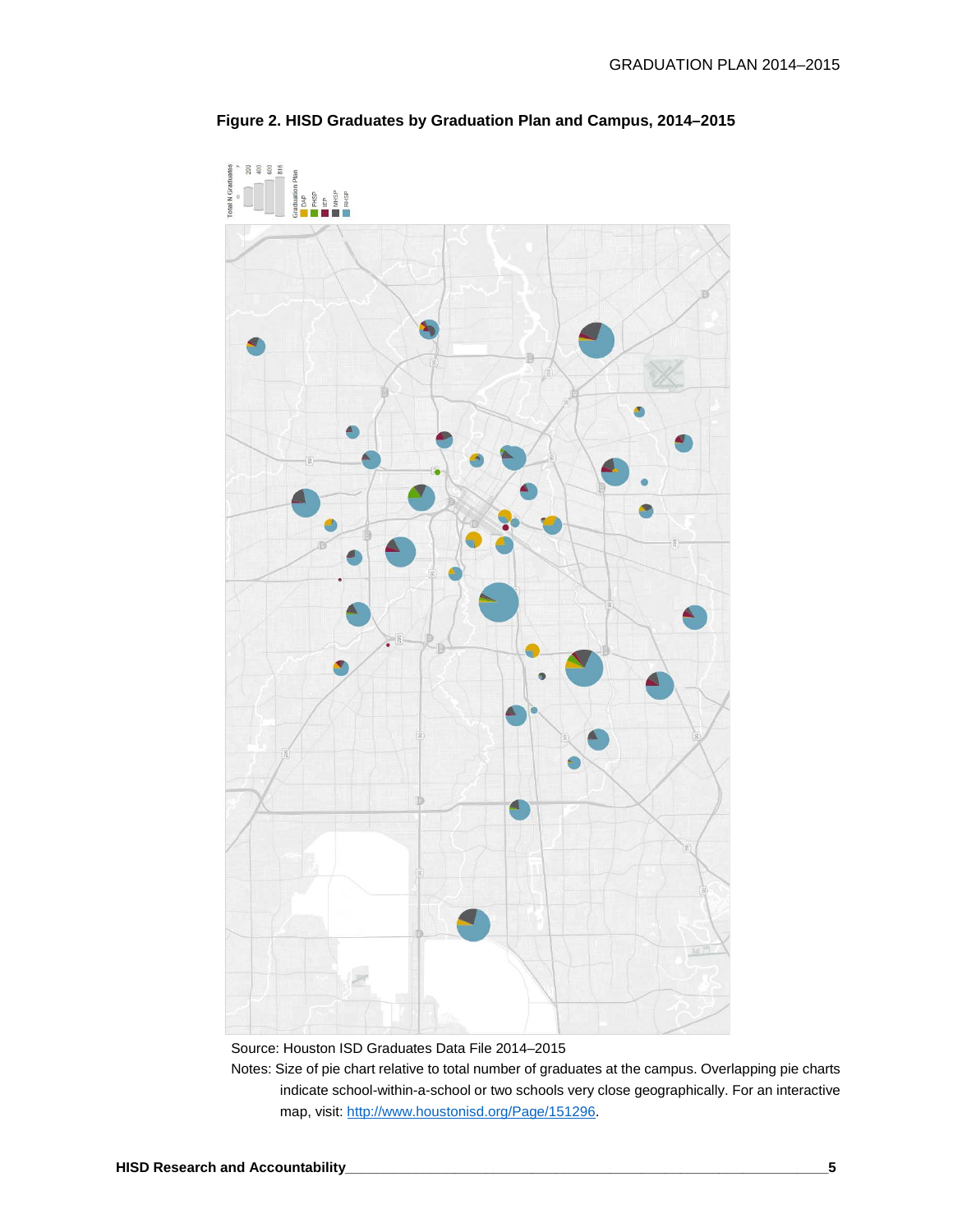| <b>Table 1. Graduation Program Requirements</b> |                                                                                                      |                                                                                                      |                                                                                                      |                                                                                                     |  |  |  |
|-------------------------------------------------|------------------------------------------------------------------------------------------------------|------------------------------------------------------------------------------------------------------|------------------------------------------------------------------------------------------------------|-----------------------------------------------------------------------------------------------------|--|--|--|
| <b>Discipline</b>                               | <b>FHSP</b>                                                                                          | <b>MHSP</b>                                                                                          | <b>RHSP</b>                                                                                          | <b>DAP</b>                                                                                          |  |  |  |
| English<br>Language Arts                        | 4 Credits<br>• English I-III<br>• Advanced English<br>Course                                         | 4 Credits<br>English I-III<br>$\bullet$<br>English IV or other<br>approved course                    | 4 Credits<br>• English I-IV                                                                          | 4 Credits<br>• English I-IV                                                                         |  |  |  |
| <b>Mathematics</b>                              | 3 Credits<br>• Algebra I<br>• Geometry<br>• Advanced Math<br>Course                                  | 3 Credits<br>• Algebra I<br>• Geometry<br>• Approved Math<br>Course                                  | 4 Credits<br>• Algebra I & II<br>• Geometry<br>• Additional Math<br>Credit                           | 4 Credits<br>• Algebra I & II<br>• Geometry<br>• Additional Math<br>Credit                          |  |  |  |
| Science                                         | 3 Credits<br>• Biology<br>• 2 Advanced<br>Science Courses,<br>one of which can<br>be IPC             | 2 Credits<br>• Biology<br>• IPC or Chemistry<br>and Physics (1 of<br>the 2 counts as an<br>elective) | 4 Credits<br>• Biology<br>Chemistry<br>Physics<br>$\bullet$<br>• Additional<br><b>Science Credit</b> | 4 Credits<br>• Biology<br>• Chemistry<br>• Physics<br>• Additional Science<br>Credit                |  |  |  |
| <b>Social Studies</b>                           | 3 Credits<br>• US History<br>• US Government &<br>Economics<br>• World History or<br>World Geography | 3 Credits<br>• US History<br>• US Government &<br>Economics<br>• World History or<br>World Geography | 4 Credits<br>• US History<br>• US Government &<br>Economics<br>• World History<br>• World Geography  | 4 Credits<br>• US History<br>• US Government &<br>Economics<br>• World History<br>• World Geography |  |  |  |
| Physical<br>Education                           | 1 Credit                                                                                             | 1 Credit                                                                                             | 1 Credit                                                                                             | 1 Credit                                                                                            |  |  |  |
| Langauges<br>Other Than<br>English              | 2 Credits in same<br>language or<br>2 Credits in<br><b>Computer Science</b>                          | None                                                                                                 | 2 Credits in same<br>language                                                                        | 3 Credits in same<br>language                                                                       |  |  |  |
| Fine Arts                                       | 1 Credit                                                                                             | 1 Credit                                                                                             | 1 Credit                                                                                             | 1 Credit                                                                                            |  |  |  |
| Speech                                          | Demonstrated<br>proficiency in speech<br>skills                                                      | 0.5 Credit<br>• Communication<br>Applications or<br>• Professional<br>Communications                 | 0.5 Credit<br>• Communication<br>Applications or<br>• Professional<br>Communications                 | 0.5 Credit<br>• Communication<br>Applications or<br>• Professional<br>Communications                |  |  |  |
| Electives                                       | 5 Credits                                                                                            | 7.5 Credits                                                                                          | 5.5 Credits                                                                                          | 4.5 Credits                                                                                         |  |  |  |
| <b>Total Credits</b>                            | 22                                                                                                   | 22                                                                                                   | 26                                                                                                   | 26                                                                                                  |  |  |  |
|                                                 | *26 Total Credits<br>With an<br>Endorsement                                                          |                                                                                                      |                                                                                                      |                                                                                                     |  |  |  |

Source: TEA "Side-by-Side Comparison: Graduation Program Options to be Implemented Beginning in 2014-2015," March 1, 2014.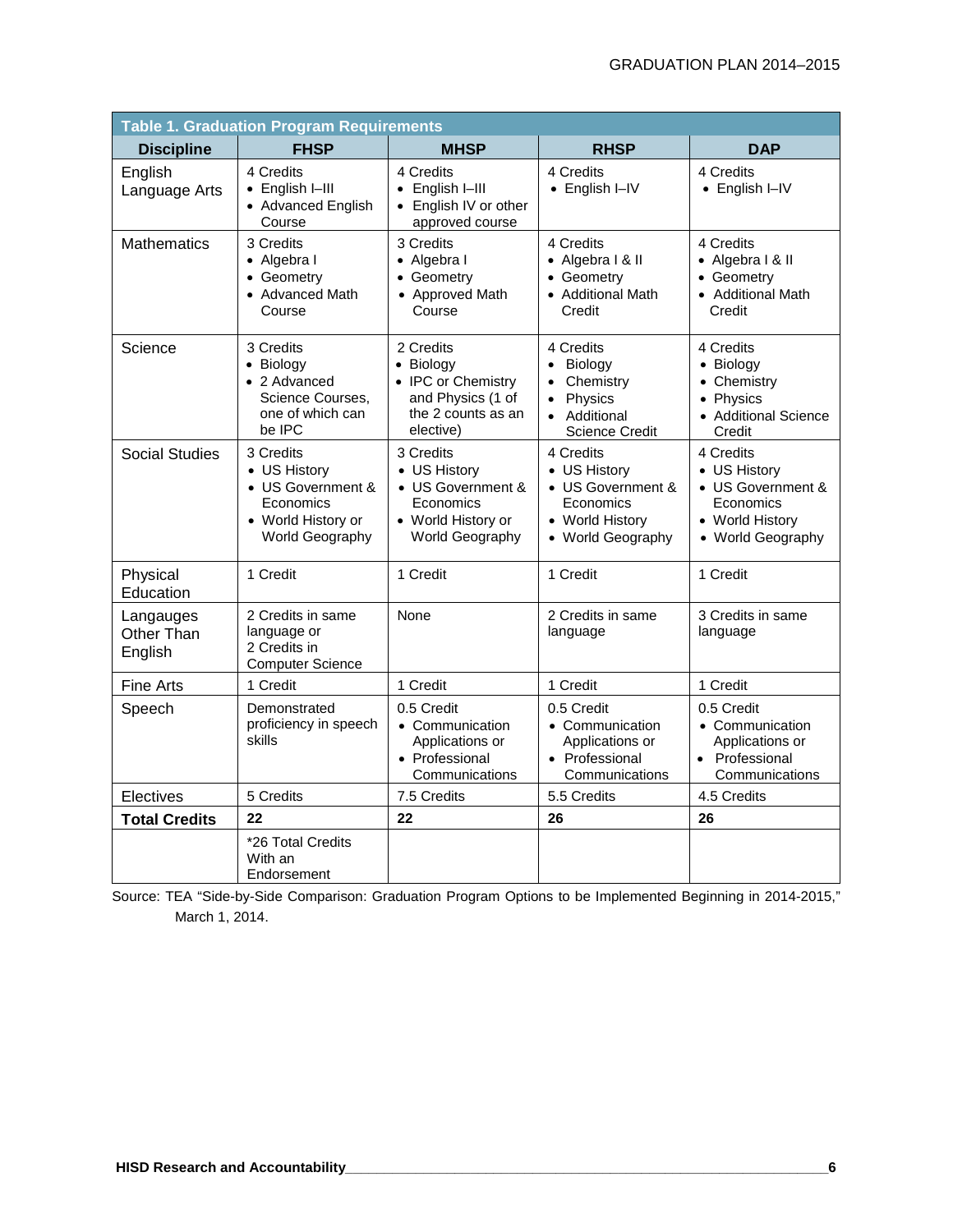| Table 2. HISD Graduates by Campus and Graduation Plan, 2015 |                    |        |               |       |        |       |
|-------------------------------------------------------------|--------------------|--------|---------------|-------|--------|-------|
| <b>Campus</b>                                               | <b>Graduates N</b> | MHSP % | <b>RHSP %</b> | DAP % | FHSP % | IEP % |
| <b>Austin HS</b>                                            | 309                | 9.4    | 88.7          | $---$ | ---    | 1.9   |
| <b>AVA</b>                                                  | 87                 | 79.3   | 17.2          | ---   | ---    | 3.4   |
| <b>Bellaire HS</b>                                          | 726                | 15.3   | 68.0          | 6.7   | 6.7    | 3.2   |
| <b>Carnegie HS</b>                                          | 139                | 2.2    | 25.2          | 71.9  | 0.7    | ---   |
| <b>Challenge EC HS</b>                                      | 105                | ---    | 26.7          | 73.3  | ---    | ---   |
| <b>Chavez HS</b>                                            | 671                | 22.4   | 70.0          | 2.2   | 0.9    | 4.5   |
| <b>Davis HS</b>                                             | 376                | 14.9   | 68.9          | $---$ | 15.4   | 0.8   |
| <b>DeBakey HS</b>                                           | 188                | ---    | 67.6          | 32.4  | ---    | ---   |
| <b>East EC HS</b>                                           | 106                | ---    | 71.7          | 28.3  | ---    | ---   |
| <b>Eastwood Acad HS</b>                                     | 108                |        | 90.7          | ---   | 9.3    | ---   |
| <b>E-STEM Central HS</b>                                    | 6                  | ---    | 100.0         | $---$ | ---    | ---   |
| <b>E-STEM West HS</b>                                       | 22                 | ---    | 100.0         | ---   | ---    | ---   |
| <b>Furr HS</b>                                              | 211                | 4.7    | 82.0          | 9.5   | ---    | 3.8   |
| <b>HAIS HS</b>                                              | 100                | ---    | 35.0          | 65.0  | ---    | ---   |
| Harper Alt.                                                 | $\overline{7}$     | 28.6   | ---           | ---   | ---    | 71.4  |
| <b>HCC Lifeskills</b>                                       | 22                 | ---    | ---           |       | ---    | 100.0 |
| <b>Hope Acad HS</b>                                         | 18                 | 44.4   | 38.9          | ---   | 5.6    | 11.1  |
| <b>Houston MSTC HS</b>                                      | 427                | 19.7   | 78.0          | ---   | ---    | 2.3   |
| <b>HSPVA</b>                                                | 169                | ---    | 76.3          | 22.5  | 1.2    | ---   |
| <b>Jones HS</b>                                             | 21                 | ---    | 38.1          | ---   | 47.6   | 14.3  |
| Jordan HS                                                   | 185                | 10.8   | 86.5          | $---$ | 0.5    | 2.2   |
| <b>Kashmere HS</b>                                          | 96                 | 16.7   | 79.2          | ---   | ---    | 4.2   |
| <b>Lamar HS</b>                                             | 816                | 2.6    | 92.0          | 1.8   | 2.7    | 0.9   |
| <b>LECJ HS</b>                                              | 105                | ---    | 83.8          | 16.2  | ---    | ---   |
| Lee HS                                                      | 235                | 14.0   | 82.1          | ---   | ---    | 3.8   |
| <b>Leland YMCPA</b>                                         | 18                 | ---    | ---           | ---   | 100.0  | ---   |
| <b>Liberty HS</b>                                           | 26                 | 3.8    | 92.3          | 3.8   | ---    | ---   |
| <b>Madison HS</b>                                           | 317                | 6.0    | 83.9          | 1.3   | ---    | 8.8   |
| Middle College HS - Fraga                                   | 13                 | 61.5   | 38.5          | ---   | ---    |       |
| <b>Middle College HS - Gulfton</b>                          | 29                 | 69.0   | 24.1          | ---   | 6.9    | ---   |
| <b>Milby HS</b>                                             | 410                | 15.6   | 77.6          | ---   | ---    | 6.8   |
| <b>Mount Carmel Acad HS</b>                                 | 66                 | 13.6   | 69.7          | 16.7  | ---    | ---   |
| <b>North Forest HS</b>                                      | 182                | 18.7   | 69.8          | 6.6   | ---    | 4.9   |
| <b>North Houston EC HS</b>                                  | 89                 | 3.4    | 67.4          | 29.2  | ---    | ---   |
| <b>Reach HS</b>                                             | 70                 | 52.9   | 30.0          | ---   | ---    | 17.1  |
| <b>Reagan HS</b>                                            | 479                | 10.9   | 82.9          |       | ---    | 6.3   |
| <b>Scarborough HS</b>                                       | 132                | 9.8    | 66.7          | 12.9  | ---    | 10.6  |
| <b>Sharpstown HS</b>                                        | 245                | 15.9   | 82.9          | ---   | ---    | 1.2   |
| <b>Sharpstown Intl</b>                                      | 90                 | 5.6    | 91.1          | 3.3   | ---    | ---   |